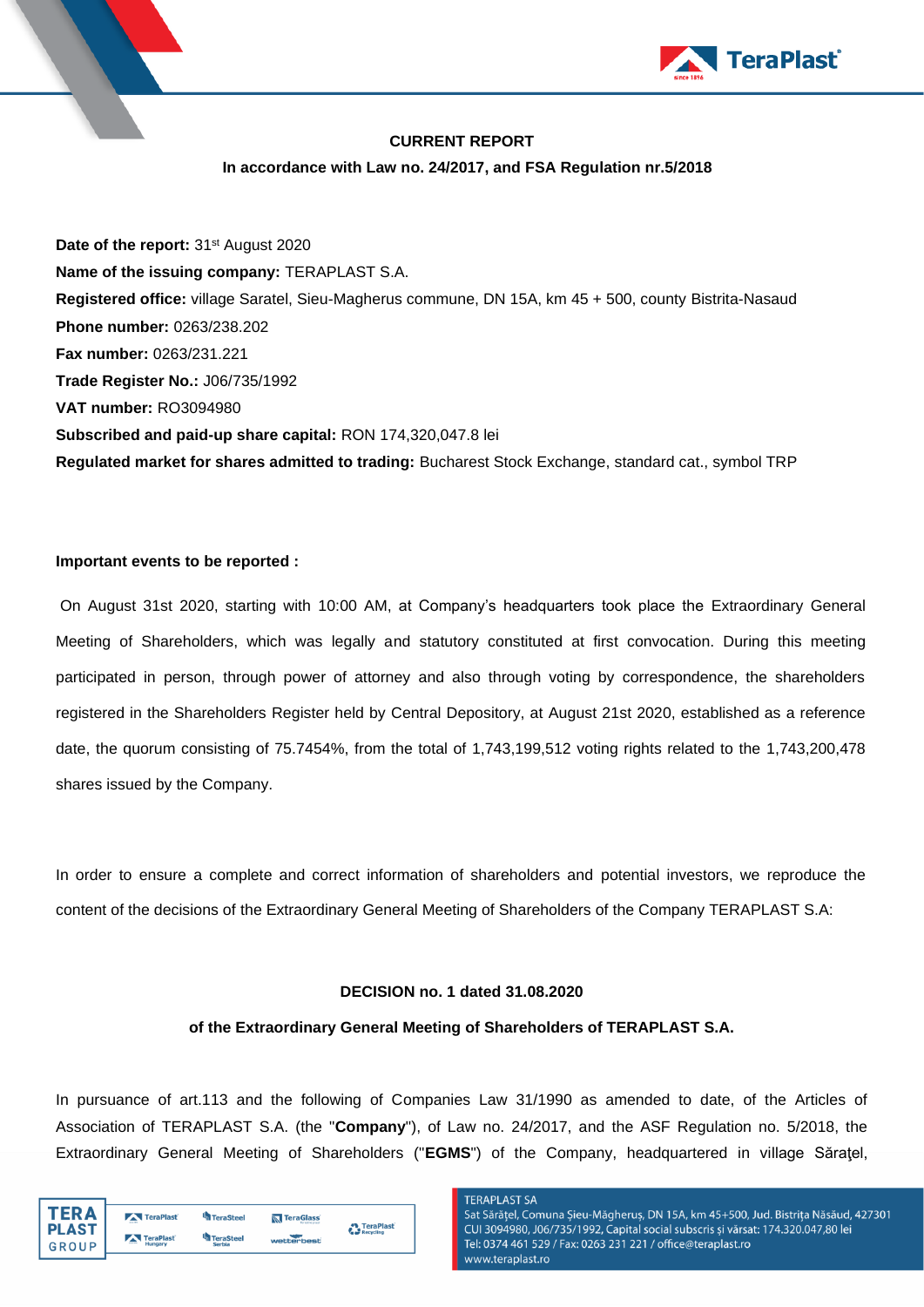

commune Șieu-Magheruș, DN 15A, km 45+500, Bistrita-Nasaud County, registered at the Trade Register under no. J06/735/1992, VAT no. 3094980, held on 31.08.2020, at the Company's headquarters, at 10:00 (Romania time), in a total quorum of 75.7454% of the total 1,743,199,512 voting rights corresponding to the 1,743,200,478 shares issued by TERAPLAST S.A., representing a total number of 1,320,393,555 votes expressed,

# **DECIDES**

## **On the items of the agenda as follows:**

- **1.** Approves the sale and transfer by the Company to KINGSPAN HOLDING NETHERLANDS B.V., a Dutch limited liability company having its registered office at Lingewei 8, 4004 LL Tiel, The Netherlands, with enterprise number 11023475 (the "**Purchaser**") of the shares held by the Company, directly or indirectly, in some of its subsidiaries (the "**Transaction**"), as follows:
	- **a.** 95,505,327 shares ("**Terasteel Shares**") directly held by the Company in Terasteel S.A., a joint stock company, validly existing under the laws of Romania, with its corporate seat in Bistrita-Nasaud county, Saratel village, Sieu-Magherus commune, DN 15A, KM 45+500, registered with the Bistrita-Nasaud Trade Register under registration number J6/1009/1994, CUI 6694483 ("**Terasteel**"). The share capital of Terasteel amounts to RON 9,736,225,3, denominated in 97,362,253 shares with a par value of RON 0.1 and is held by the Company in proportion of 98.092% and by five individuals in proportion of 1.908% (the individuals holding an aggregate number of 1,856,926 shares in the share capital of Terasteel ("**Additional Terasteel Shares**")). Before closing, the Company intends to acquire the Additional Terrasteel Shares, in which case such Additional Terrasteel Shares will be also sold and transferred to the Purchaser at closing.
	- **b.** 19,800 shares ("**Wetterbest Shares**") directly held by the Company in Wetterbest S.A., a joint stock company, validly existing under the laws of Romania, with its corporate seat in Prahova county, Baicoi, 76B Infratirii St., registered with the Prahova Trade Register under registration number J29/843/1999, CUI 12347950 ("**Wetterbest**"). The share capital of Wetterbest amounts to RON 2,000,000, denominated in 20,000 shares with a par value of RON 100 and is held by the Company in proportion of 99% and by Terasteel in proportion of 1% (the latter holding an aggregate number of 200 shares in the share capital of Wetterbest);
	- **c.** all shares ("**Terasteel Serbia Shares**") directly held by the Company in Terasteel d.o.o. Leskovac, a limited liability company, validly existing under the laws of Serbia, with its corporate seat in Sime Pogarčevića 5, Leskovac 16000, Serbia, registered with the Serbian Trade Register under registration number 21259748 ("**Terasteel Serbia**"). The share capital of Terasteel Serbia amounts to RSD 1,239,315.00 of the paid-in and RSD 201,828,875.60 of the contributed in-kind share capital;
	- **d.** all shares indirectly held by the Company in Terasteel Slovakia SRO. Terasteel is the sole shareholder in Terasteel Slovakia SRO, a limited liability company existing under the laws of the Slovak Republic having its registered seat at Aupark Tower, Einsteinova 24, 851 01 Bratislava, Slovak republic, registered with the Commercial register of the District Court Bratislava I with identification number 52206050, Section: Sro, File

**TERAPLAST SA** 

| TFR A                 | TeraPlast            | TeraSteel                  | <b>N</b> TeraGlass | <b>P</b> TeraPlast |
|-----------------------|----------------------|----------------------------|--------------------|--------------------|
| <b>PLAST</b><br>GROUP | TeraPlast<br>Hungary | <b>TeraSteel</b><br>Serbia | wetterbest         | Recycling          |

Sat Sărățel, Comuna Șieu-Măgheruș, DN 15A, km 45+500, Jud. Bistrița Năsăud, 427301 CUI 3094980, J06/735/1992, Capital social subscris și vărsat: 174.320.047,80 lei Tel: 0374 461 529 / Fax: 0263 231 221 / office@teraplast.ro www.teraplast.ro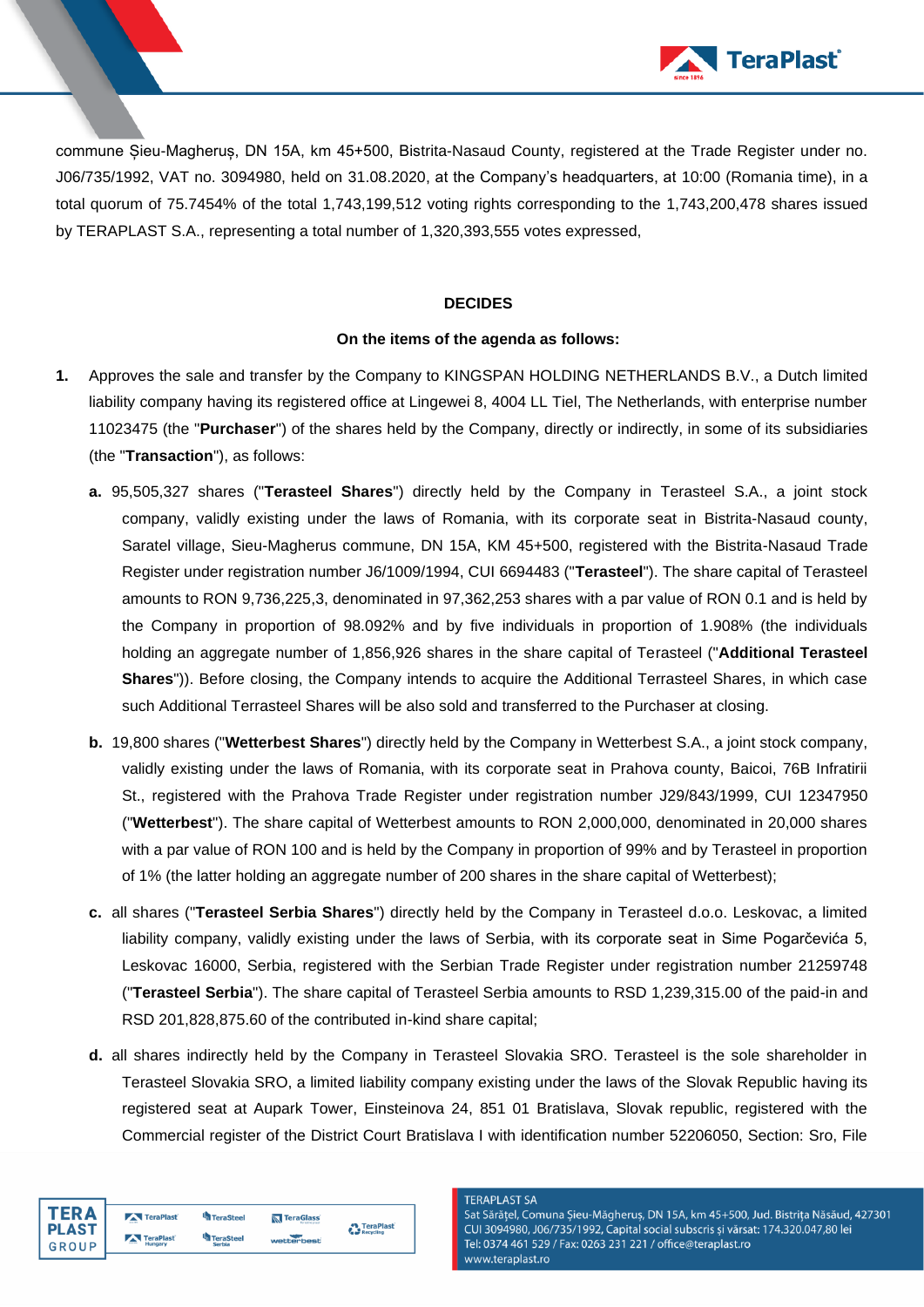

no. 135023/B, tax identification number 2120932759 ("**Terasteel Slovakia**"). The share capital of Terasteel Slovakia amounts to EUR 10,000 and is fully owned by Terasteel;

**e.** all shares indirectly held by the Company in Cortina WTB S.R.L.. Wetterbest is the sole shareholder in Cortina WTB S.R.L., a limited liability company, validly existing under the laws of Romania, with its corporate seat in Dolj county, Podari village, Podari commune, 187 Dunarii St., registered with the Dolj Trade Register under registration number J16/1660/2013, CUI 32390939 ("**Cortina**"). The share capital of Cortina amounts to RON 10,000 (ten thousand) and is denominated in 100 (one hundred) shares with a par value of RON 100 (one hundred) constituting a participation of 100% in the share capital of Cortina.

Thus, the Company will sell and transfer to the Purchaser, each of the Terasteel Shares (including any Additional Terasteel Shares), Wetterbest Shares, Terasteel Serbia Shares held directly by the Company in the share capital of the Terasteel, Wetterbest and Terasteel Serbia, and those held indirectly in the share capital of Terasteel Slovakia and, respectively, Cortina (all of them referred to as the "**Target Shares**").

The total consideration ("**Total Consideration**") to be paid by the Purchaser to the Company for the Target Shares will be determined based on a headline price of 410,000,000 RON which will be adjusted downwards depending on the number of Additional Terasteel Shares that will not be acquired by Company and sold to the Purchaser at Closing and based on the following formula:

• headline price, plus actual working capital, minus target working capital, plus actual cash, minus actual indebtedness.

The consideration will be paid in cash by the Purchaser to the Company. There will be no payment in shares or other financial instruments issued by the Purchaser.

The closing of the Transaction is subject to a number conditions precedent some of them being outside of the parties control (such as the regulatory approvals) and given that the final total price is to be determined based on future financial data, there is no certainty that the agreement will be implemented at the price illustrated above or at all.

The sale of the Target Shares described above will not determine a change of the shareholders' structure of the Company.

**Voting structure: 100% in favour, out of the votes attending the meeting, 0% against, out of the votes attending the meeting, 0% abstention, out of the votes attending the meeting** 

**2.** Empowers the Board of Directors of the Company to fulfil the resolutions adopted by the EGMS, by taking all measures and signing all the necessary documents in order to finalize the Transaction and by fulfilling each and all conditions and formalities necessary for its completion.

**Voting structure: 100% in favour, out of the votes attending the meeting, 0% against, out of the votes attending the meeting, 0% abstention, out of the votes attending the meeting** 

| TER A |
|-------|
| PLAST |
| GROUP |

### **TERAPLAST SA**

Sat Sărățel, Comuna Șieu-Măgheruș, DN 15A, km 45+500, Jud. Bistrița Năsăud, 427301 CUI 3094980, J06/735/1992, Capital social subscris și vărsat: 174.320.047,80 lei Tel: 0374 461 529 / Fax: 0263 231 221 / office@teraplast.ro www.teraplast.ro